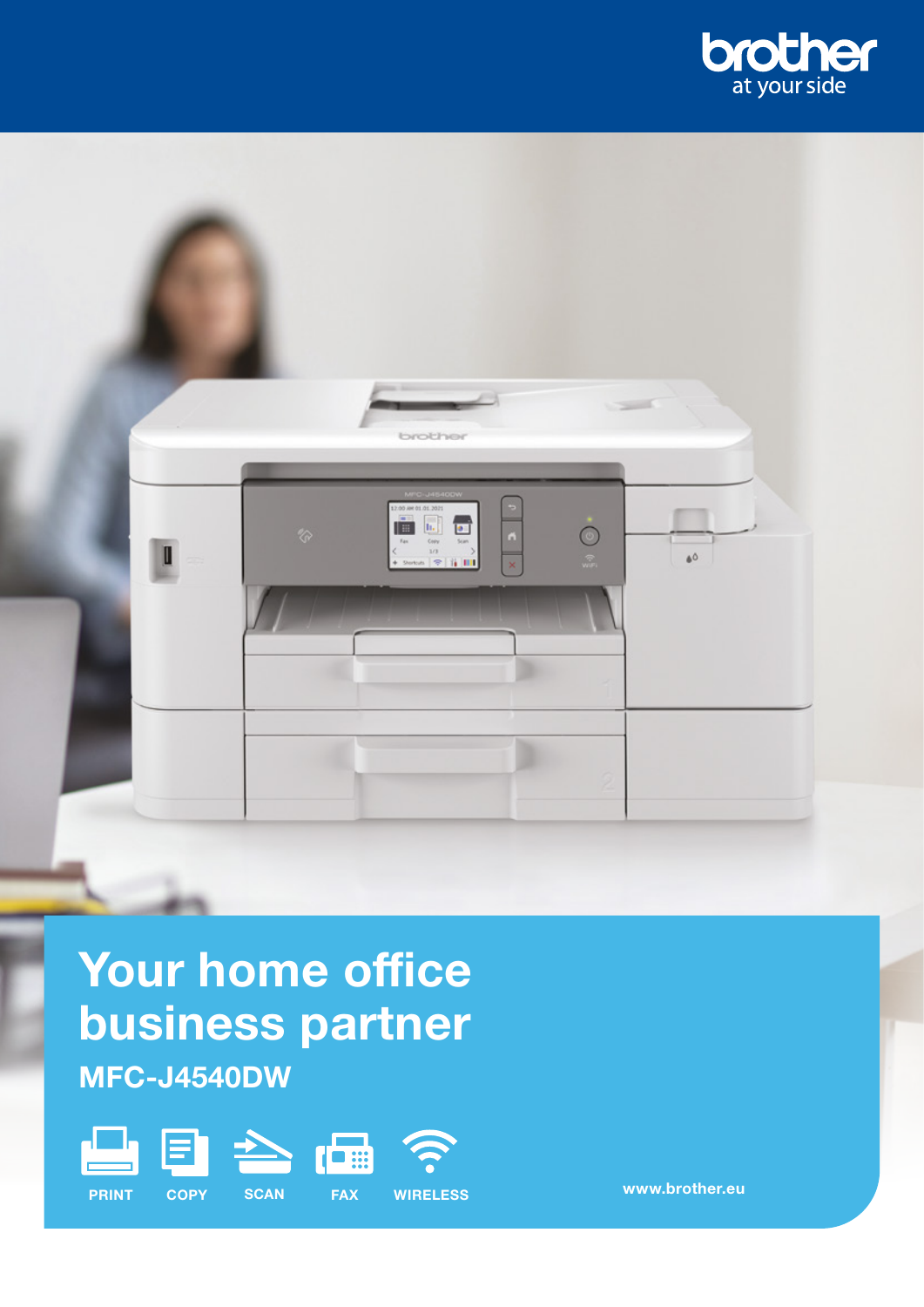## All-in-one wireless colour inkjet printer

The stylish MFC-J4540DW is a business-quality multifunction device offering print, copy, scan and fax functionality. Print from your workstation, anywhere in the house or from your mobile device via wireless connectivity or NFC. The list of features is endless with the MFC-J4540DW – add to this its high yield ink cartridges, reducing your print costs, it's the perfect home office business partner.

## MFC-J4540DW



- Key Features: Wireless connectivity
	- Mobile compatible download app: 'Brother Mobile Connect'
	- Print via near-field-communications (NFC)
	- 20 sheet automatic document feeder
	- Automatic 2-sided printing
	- Two enclosed paper tray holding a total of 400 sheets
	- Print speeds of up to 20 images per minute
	- 6.8cm colour LCD touchscreen

### Your home office business partner

There are many ways this robust, yet stylish machine will make your home-working life easier. Firstly, with large yield cartridges enabling you to print more pages, you don't need to replenish the ink as often - therefore saving you money. Additionally, with several connectivity options you don't need to be at your desk to send a print job, or even check ink levels. With the 20-sheet automatic document feeder, you can leave your multi-page document to scan while you focus on other tasks. On top of this, with fast print speeds and an easy to navigate colour LCD touchscreen, you're sure to work faster and better.

### Work connected, always

You don't just need to be sat at your desk, or even near the printer to use the MFC-J4540DW. With the range of connectivity options available, you can print anywhere in your house or office – and even from your mobile phone through the Wi-Fi, or NFC. By downloading the Brother Mobile Connect app you can access an array of features – from sending print jobs, to checking your ink levels and ordering replenishments when necessary.

### More paper capacity, more control

The MFC-J4540DW comes with an extra paper tray – this means that as well as replenishing ink less, the need to replace paper in the device is also reduced. With this, comes more control over how you use your time to be as productive as possible. Additionally, with the MFC-J4540DW's simple to use 6.8cm LCD touchscreen, navigating tasks has never been easier.

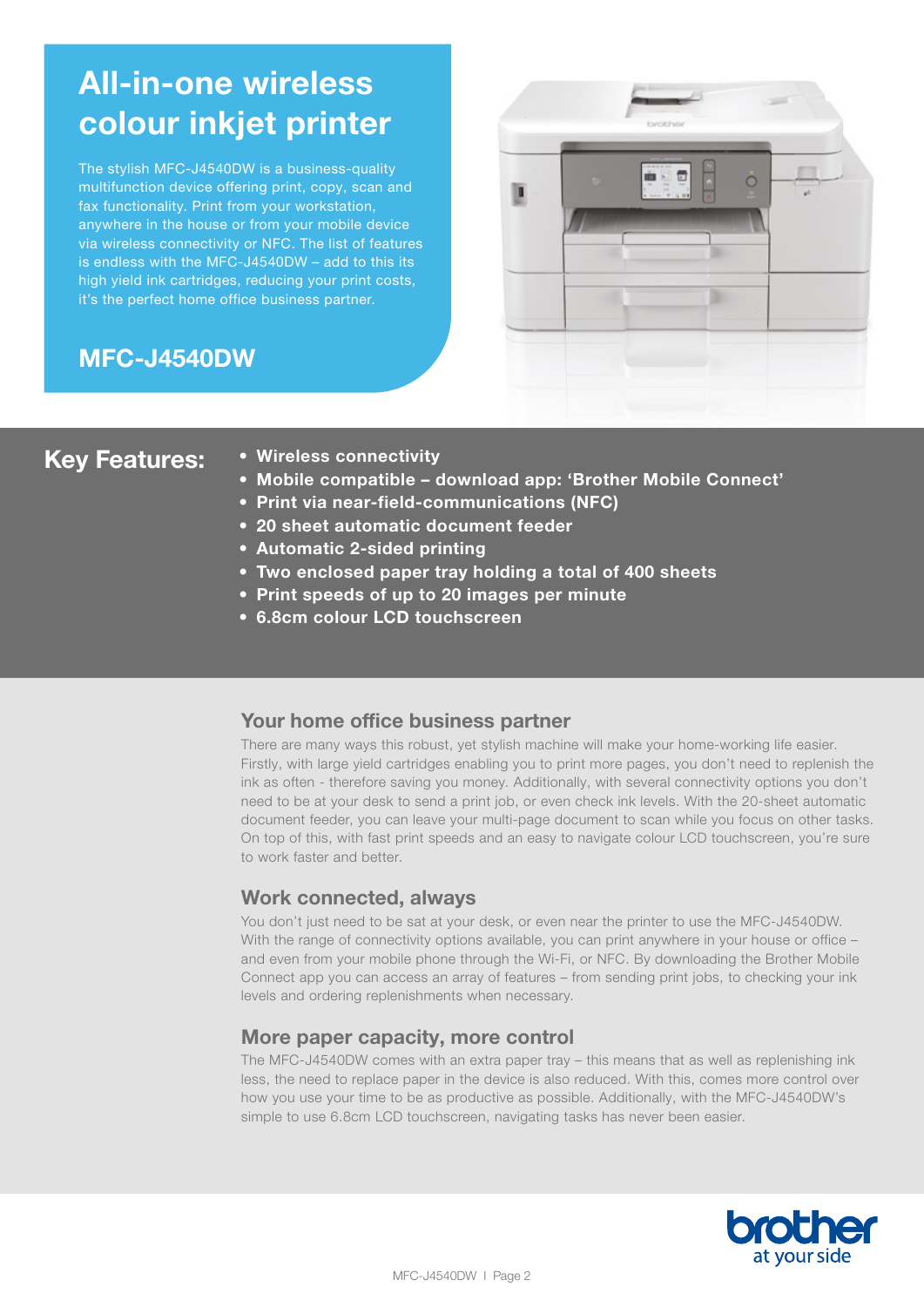General CPU speed 576MHz

> **Display** 6.8cm LCD touchscreen

Memory Capacity 128MB

Ink Page Gauge Yes

Paper Standard Tray 150 sheets (80g/m2)

> Output Paper Capacity 100 sheets (80g/m2)

Media Sizes/Standard Tray

A4, LTR, LGL, EXE, A5, A6, Photo (102 x 152mm/4 x 6"), Indexcard (127 x 203mm/ 5 x 8"), Photo-2L (127 x 178mm/5 x 7"), C5 Envelope, Com-10, DL Envelope, Monarch, Photo-L (89x127mm/3.5x5"), Folio, Mexico Legal, India Legal

#### Media Types & Weights/ Standard Tray Plain, Inkjet, Glossy (cast/resin), Recycled & 64-220g/m2

Lower tray 250 sheets (80g/m<sup>2</sup>)

 $(17 - 58$  lb.)

Media Sizes/Lower Tray A4, LTR, LGL, EXE, A5, Folio, Mexico Legal, India Legal

Media Types & Weights/ Lower tray Plain, Recycled & 64-120g/m2 (17-32 lb.)

Paper Input/ADF 20 pages (80g/m2 )

Paper Input/Manual Feed Slot 1 sheet

#### Media Sizes/ADF (width/length)

148/148mm to 215.9/355.6mm (5.8/5.8" to 8.5/14.0") \*Documents that are longer than 11.7 in. (297mm) must be fed one page at a time.

Media Types & Weights/ADF Plain, Recycled & 64-90g/m2 (17-24lb.)

Media Sizes/Scanner Glass (width/length) up to 215.9/297mm (up to 8.5/11.7")

#### Media Types & Weights/ Auto Duplex

Plain, Recycled & 64-105g/m2 (17-28lb)

#### Media Sizes/Manual Feed Slot

A4, LTR, LGL, EXE, A5, A6, Photo (102 x 152mm/4 x 6"), Indexcard (127 x 203mm/ 5 x 8"), Photo-2L (127 x 178mm/5 x 7"), C5 Envelope, Com-10, DL Envelope, Monarch, Photo-L (89 x 127mm/3.5 x 5"), Folio, Mexico Legal, India Legal

#### Media Types & Weights/ Manual Feed Slot

Plain, Inkjet, Glossy (cast/resin), Recycled & 64-300g/m2 (17-79 lb.)

Media Sizes/Auto Duplex <PC Print> A4/LTR/EXE/A5  $<$ Copy $>$ Letter/A4/A5/EXE

Print Print Speed<sup>1</sup> 20.0ipm mono / 19.0ipm colour

> First Print Out Time<sup>2</sup> 5.8 Secs mono / 5.9 secs colour

Duplex Print Speed (A4,LTR)<sup>1</sup> 11.0/10.0ipm

Resolution (horizontal x vertical) up to 1200 x 4800dpi

#### Emulation GDI

Auto Duplex Print Yes (up to A4/LTR)

Quiet Mode Yes

### **Print Function** N-up Printing<sup>3</sup>

Reduce up to 2, 4, 9 or 16 A4 pages into just one A4 page Reduce up to 2, 4, 9 or 16 A4 pages into just one A4 page

Poster Printing4 Enlarge 1 A4 page into a poster using 4, 9, 16 or 25 A4 pages

Watermark Printing

Watermark your documents with predefined text or with your own user-defined messages

#### ID Printing4

Add identification to your printed documents (date & time, short custom message or PC username)

#### Booklet Printing4

Print documents in A5 booklet format using manual 2-sided print

Print Profiles<sup>3</sup>

Store your favourite driver settings as profiles to easily recall them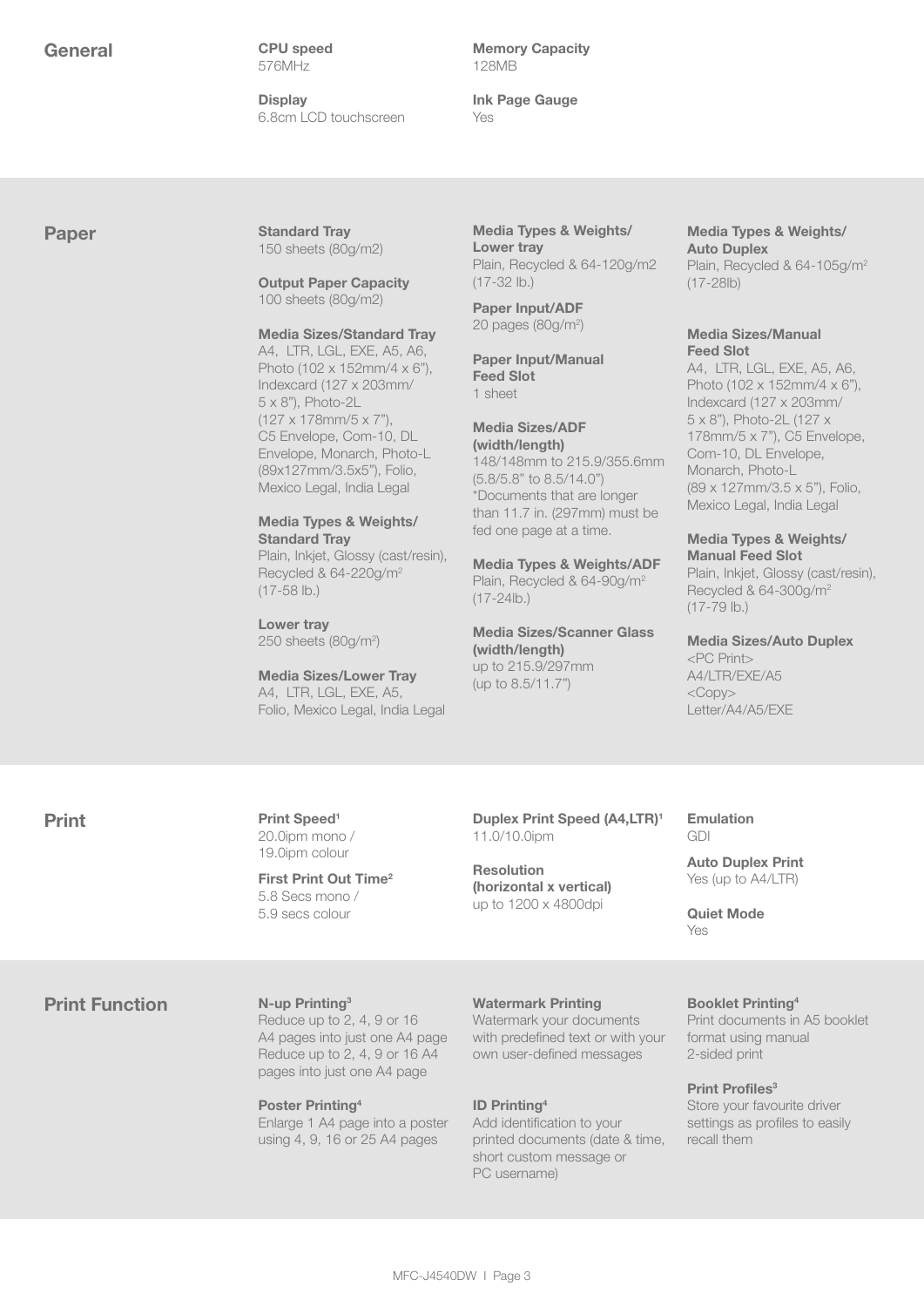Copy Copy Speed<sup>5</sup> 13.0ipm mono / 10.5ipm colour

> First Copy Out Time<sup>6</sup> 10.5 secs mono / 13.0 secs colour

Duplex Copy Speed ESAT5 5.0ipm mono / 4.5ipm colour Resolution

(horizontal x vertical)/Mono Print: Max. 1200 x 2400dpi Scan: Max. 1200 x 1200dpi

Resolution (horizontal x vertical)/Color Print: Max. 1200 x 2400dpi Scan: Max. 1200 x 600dpi

Multiple Copy Up to 99

Multi Copy/Stack Yes

Multi Copy/Sort Yes

Reduction/Enlargement (%) 25 - 400 in 1% increments

N in 1 2in1/2in1(ID)/4in1

Poster Yes (3x3, 2X2, 2x1)

Scan Scanner Type CIS (Contact Image Sensor)

> Colour & Mono Scanning Yes

Scanning Speed Multiple sheets<sup>10</sup> 17.0ipm mono / 7.0ipm colour

Resolution(horizontal x vertical)/Optical FB: 1200 x 2400dpi ADF: 1200 x 600dpi

Multi-page Scan to Single PDF files (Firm/PC) Yes (iPrint&Scan Desktop Only)

Auto Crop (Firm/PC) Yes (TWAIN only)

Base Color Removal (Firm/PC) Yes

Auto Deskew Yes

#### Document Scanning width/ length

FB: 213.9mm (8.42in)/ 295mm (11.61in) ADF: 213.9mm (8.42in)/ 353.6mm (13.92in)

Color Depth (Input/Output) Color Depth 30 bit color Processing (Input) 24 bit color Processing (Output) /256 levels per color Gray Scale 10 bit color Processing (Input)

8 bit color Processing (Output)

#### Scan Functions Scan to/Image Yes

Scan to/OCR Yes

Scan to/Email Yes

Scan to/File Yes

Scan to/Media (USB memory) Yes

Scan to/FTP Yes

Scan to/Network4 Yes

Scan to SFTP Yes

/256 levels

Scan to Sharepoint (Firm/PC) Yes

Scan Drivers Windows®

TWAIN & WIA Windows<sup>®</sup> Windows<sup>®</sup> 10 Windows<sup>®</sup> 8 Windows<sup>®</sup> 11

Macintosh **TWAIN** macOS 10.8.x or greater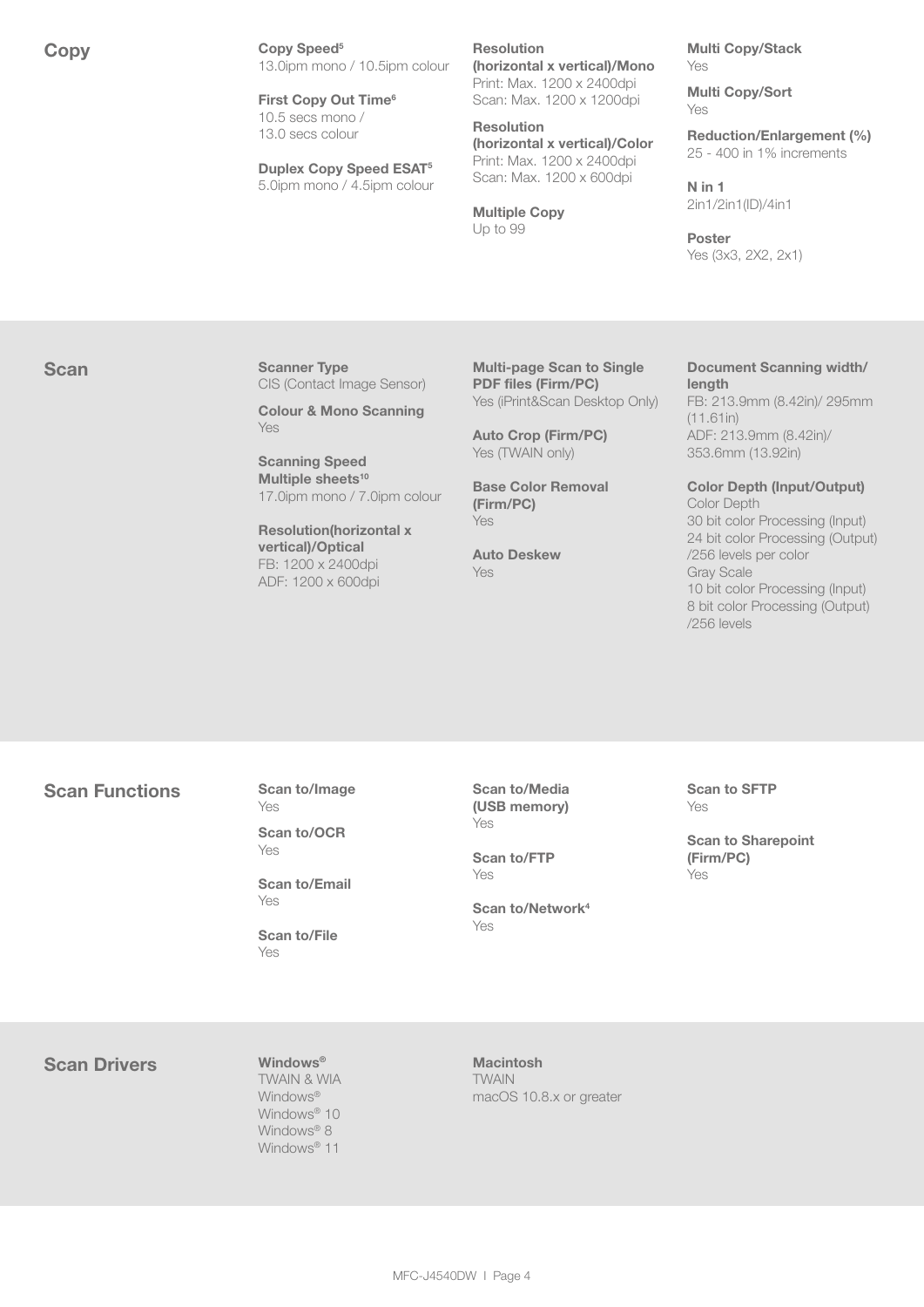| <b>Fax</b>                    | <b>Modem Speed (bps)</b><br>14,400 (FAX)<br><b>Sending</b><br>Yes (Network/USB, Up to A4)<br><b>Receiving</b><br>Yes (Network/USB, Up to A4)<br>*NA for MAC                                                                                                                                                                                                                                                                                                                                                                                                                                                                                                                                                                                                                                                 | <b>PC Fax Send and Receive</b><br>Send and Receive faxes directly<br>from your PC<br><b>Memory Transmission</b><br>(ITU-T Test Chart #1/MMR)<br>Up to 180 pages<br><b>Out-of-Paper Reception</b><br>(ITU-T Test Chart #1/MMR)<br>Up to 180 pages                                                                                                                                                                                                                                                                                                                                                                                              | <b>Auto Reduction</b><br>Yes - When receiving a single<br>page document longer than A4<br>(297mm) the fax machine will<br>automatically reduce the<br>message to fit onto a single<br>A4 sheet<br><b>Broadcasting</b><br>Yes - Send the same fax<br>message up to 50 locations                                                                                                                                                                                                                                                                                                                                          |
|-------------------------------|-------------------------------------------------------------------------------------------------------------------------------------------------------------------------------------------------------------------------------------------------------------------------------------------------------------------------------------------------------------------------------------------------------------------------------------------------------------------------------------------------------------------------------------------------------------------------------------------------------------------------------------------------------------------------------------------------------------------------------------------------------------------------------------------------------------|-----------------------------------------------------------------------------------------------------------------------------------------------------------------------------------------------------------------------------------------------------------------------------------------------------------------------------------------------------------------------------------------------------------------------------------------------------------------------------------------------------------------------------------------------------------------------------------------------------------------------------------------------|-------------------------------------------------------------------------------------------------------------------------------------------------------------------------------------------------------------------------------------------------------------------------------------------------------------------------------------------------------------------------------------------------------------------------------------------------------------------------------------------------------------------------------------------------------------------------------------------------------------------------|
| <b>Connectivity</b>           | <b>USB Interface</b><br>Hi-Speed USB 2.0<br><b>USB Host</b><br><b>Yes</b><br><b>USB Host (for External IC</b><br><b>Card Reader)</b><br>Yes (Shortcut, Secure<br>Function Lock)                                                                                                                                                                                                                                                                                                                                                                                                                                                                                                                                                                                                                             | <b>Wireless LAN(2.4GHz)</b><br><b>Yes</b><br><b>LAN</b><br><b>Yes</b><br>Brother Mobile Connect <sup>7</sup><br><b>Yes</b><br><b>NFC</b><br><b>Yes</b>                                                                                                                                                                                                                                                                                                                                                                                                                                                                                        | <b>AirPrint</b><br>Yes<br>Mopria <sup>7</sup><br><b>Yes</b><br><b>Brother Print Service Plugin7</b><br>Yes                                                                                                                                                                                                                                                                                                                                                                                                                                                                                                              |
| <b>Cloud</b>                  | <b>Web Connect</b><br>(Connect with 3rd party<br>services)<br>Yes                                                                                                                                                                                                                                                                                                                                                                                                                                                                                                                                                                                                                                                                                                                                           | <b>Apps</b><br>(Brother original services)<br>Yes                                                                                                                                                                                                                                                                                                                                                                                                                                                                                                                                                                                             |                                                                                                                                                                                                                                                                                                                                                                                                                                                                                                                                                                                                                         |
| <b>Network &amp; Security</b> | <b>Wireless Network</b><br>IEEE 802.11b/g/n<br>(Infrastructure)<br>IEEE 802.11g/n<br>(Wi-Fi Direct)<br><b>Wireless Security</b><br>SSID (32 chr), WEP 64/128bit,<br>WPA-PSK(TKIP/AES),<br>WPA2-PSK(TKIP/AES)<br><b>Wireless Certification</b><br>Wi-Fi Certification Mark License<br>(WPA™/WPA2™ - Enterprise,<br>Personal), Wi-Fi Protected<br>Setup (WPS) Identifier Mark<br>License, Wi-Fi CERTIFIED<br>Wi-Fi Direct<br><b>Wireless Network Security</b><br>Wi-Fi Certification Mark License<br>(WPA™/WPA2™ - Enterprise,<br>Personal), Wi-Fi Protected<br>Setup (WPS) Identifier Mark<br>License, Wi-Fi CERTIFIED<br>Wi-Fi Direct<br><b>Wired Network Security</b><br>SMTP-AUTH, SSL/TLS (IPPS,<br>HTTPS, SMTP), SNMP v3,<br>802.1x (EAP-MD5, EAP-FAST,<br>PEAP, EAP-TLS, EAP-TTLS),<br>Kerberos, Ipsec | <b>Active Directory</b><br><b>Authentication</b><br>Yes<br><b>LDAP Authentication</b><br>Yes<br><b>IP Filter</b><br>IPv4<br><b>Protocols (IPv4)</b><br>ARP, RARP, BOOTP,<br>DHCP, APIPA(Auto IP),<br>WINS/NetBIOS name<br>resolution, DNS Resolver,<br>mDNS, LLMNR responder,<br>LPR/LPD, Custom Raw Port/<br>Port9100, IPP, SNMPv1/v2c,<br>TFTP server, ICMP, Web<br>Services (Print/Scan), SNTP<br>Client, HTTP Server.<br>Protocols (IPv6)<br>NDP, RA, mDNS,LLMNR<br>Responder, DNS Resolver,<br>LPR/LPD, Custom Raw Port/<br>Port9100, IPP, SNMPv1/v2c,<br>TFTP server, Web Services<br>(Print/Scan), SNTP Client,<br>ICMPv6, HTTP Server | <b>Network Management</b><br>Ethernet 10/100BASE-TX Auto<br>Negotiation<br><b>Network connection (Wired)</b><br><b>BRAdmin Windows Only</b><br>(by download)<br><b>Network Security (Wired)</b><br>SMTP-AUTH, SSL/TLS (IPPS,<br>HTTPS, SMTP), SNMP v3,<br>802.1x (EAP-MD5, EAP-FAST,<br>PEAP, EAP-TLS, EAP-TTLS),<br>Kerberos, Ipsec<br><b>Embedded Web Server</b><br>(EWS)<br><b>Yes</b><br>(Recommend Browser:<br>Internet Explorer 11/Edge<br>(for Windows), Safari 10/11<br>(for Mac), Chrome (for Android),<br>Chrome/Safari (for iOS)<br>Recommend OS: 4.x or later<br>(for Android), 10.x or later<br>(for IOS)) |